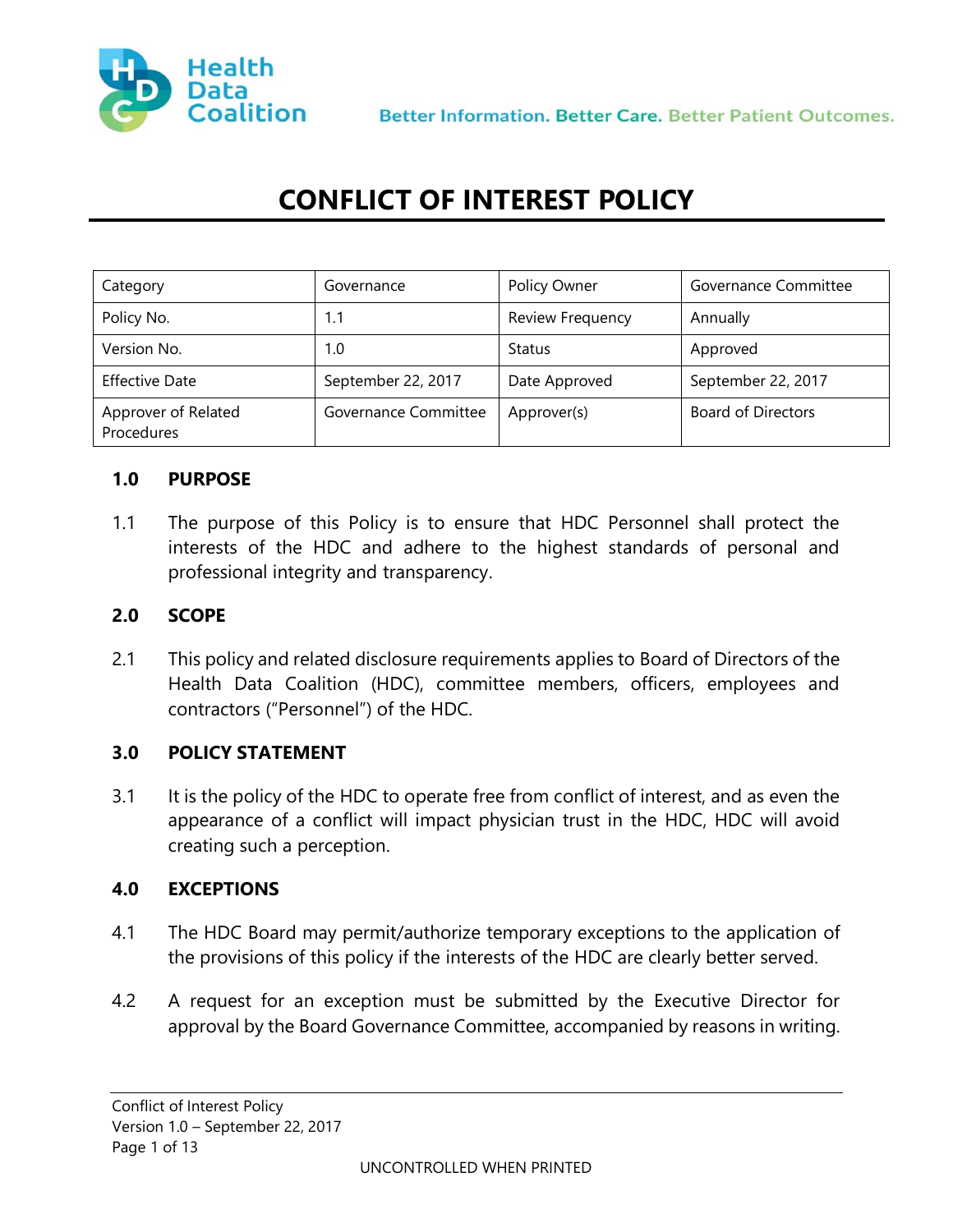- 4.3 Reasons for granting, or refusing exceptions, will be made known to the affected parties, in writing, including the period of time for which the exception is authorized, to a maximum of four months.
- 4.4 Documents concerning exceptions shall be kept in the official records of the HDC.

## **5.0 DEFINITIONS**

#### **A. Personnel**

5.1 Personnel is defined as Board members, officers, committee members, employees and contractors of the HDC.

#### **B. Conflict of Interest**

- 5.2 Conflict of interest is defined as a situation where a reasonable person could think that the personnel's duty to act in the organization's best interests may be affected or influenced by other competing interests.
- 5.3 A conflict of interest can be real, potential or perceived and may or may not lead to negative outcomes.
- 5.4 An actual conflict of interest is one that has already occurred or currently exists.
- 5.5 A potential conflict of interest exists when a private interest could result in a real conflict of interest in the future.
- 5.6 A perceived conflict of interest occurs when a well-informed person might reasonably believe that a conflict of interest exists.

#### **C. Private Interest**

- 5.7 Private interest is defined as a material relationship, obligation or responsibility that is unique to the employee and/or a related person, and that benefits them in a disproportionate or preferential way. A private interest is often, but does not have to be, financial in nature. For example, it might be a duty to another organization, and accountability/achievement regarding that other organization's aims.
- 5.8 Conflicts of interest may arise in a variety of circumstances including financial, nonfinancial, direct, and indirect transactions with others.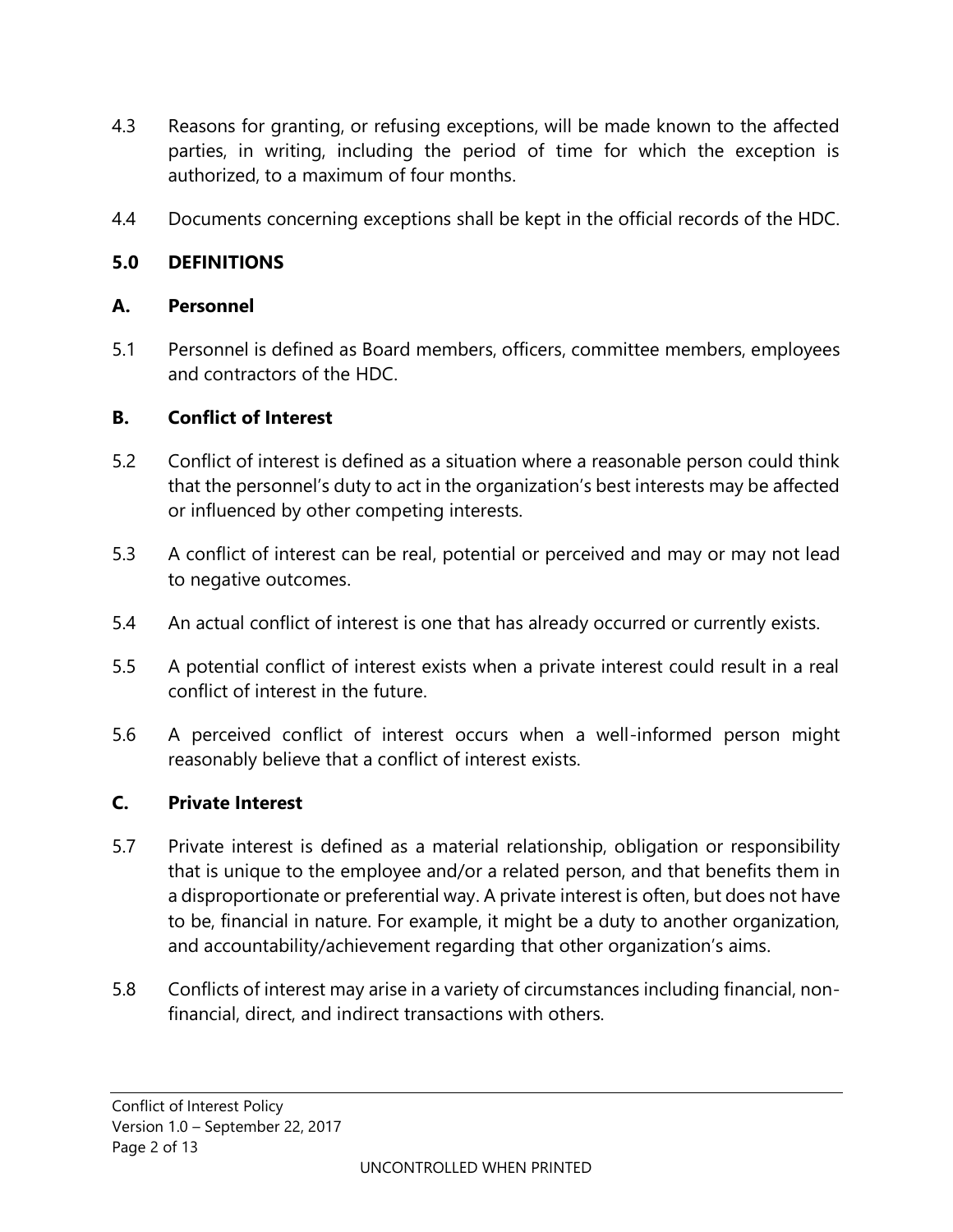- 5.9 Financial gain is not necessary to establish a conflict of interest.
- 5.10 Personnel do not need to directly profit from the relationship. A conflict of interest may arise where the benefit is accrued by the personnel's family, close friends, corporation or other businesses, business partners, or organizations in a position to provide benefit to the personnel.
- 5.11 A conflict of interest may exist whether or not the personnel is proven to be influenced by the competing interest.

## **D. Recusal**

5.12 Recusal or to recuse oneself means to remove oneself from participation in a decision so as avoid a conflict of interest.

## **6.0 POLICY DESCRIPTION**

#### **A. Responsibility**

- 6.1 All personnel are responsible for declaring any potential or actual conflict of interest and for updating their disclosure statements as necessary.
- 6.2 The Executive Director is responsible for ensuring all personnel have provided statements and is required to interview all personnel to ensure a complete disclosure, assess any potential or actual conflicts of interest, and propose organizational decisions required to address conflicts of interest.
- 6.3 The Executive Director is responsible for presenting a recommendation on any potential or actual conflicts to the Governance Committee for review in advance of decisions not covered by the guidance of this policy.
- 6.4 In relation to the Executive Director's disclosure of real, potential or perceived conflict of interest, the Board Chair will assume responsibility to ensure formal disclosure is recorded and managed appropriately.
- 6.5 The Governance Committee is responsible to review all disclosure statements, interview to obtain further information as required, advise on the adequacy of mitigation, and ensure the resolution of conflicts of interest.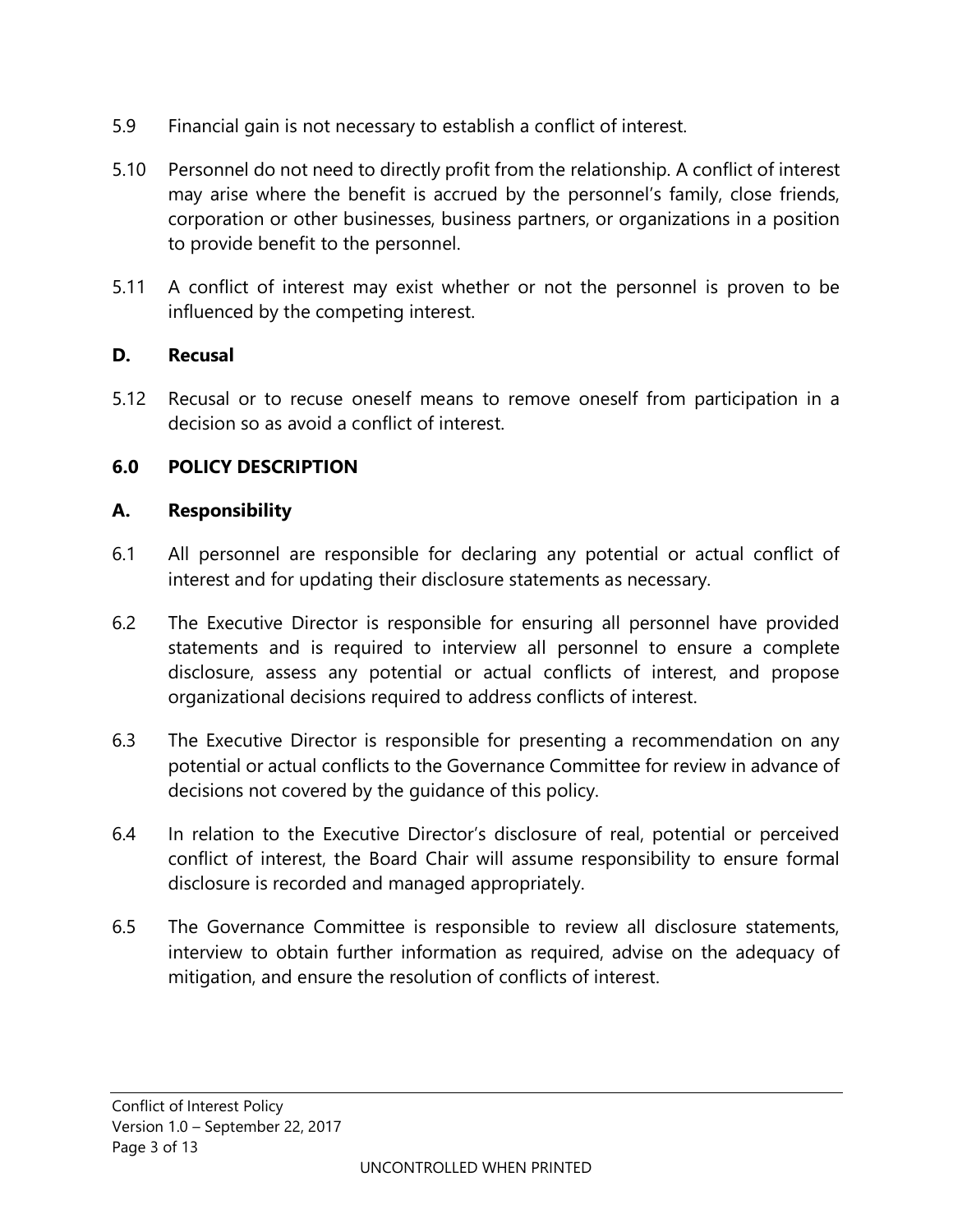6.6 HDC Privacy Officer is responsible to review and advise the Executive Director and Board Chair on the collection, use or disclosure of personal information requested on the disclosure form.

## **B. Disclosure**

- 6.7 The HDC requires all real, potential or perceived conflicts to be declared in writing so that the business of the HDC can be conducted without conflict of interest.
- 6.8 A Personal and Conflict of Interest Disclosure Statement (Appendix 2) must be completed before confirmation of an appointment or contract, or within one month of this policy's approval by the Board.
- 6.9 If a Board member, employee, or contractor, acting reasonably and in good faith, concludes at any time after this initial disclosure that there is a conflict of interest or that there are reasonable grounds for a perception of conflict of interest, then the personnel has a duty to disclose the matter in writing to the Executive Director (for employees and contractors) or Board Chair (for Directors) and to remove the conflict.
- 6.10 A written record of the disclosure and disposition of the potential conflict of interest must be maintained by both the personnel and the HDC.
- 6.11 At each Board meeting, the Board members will be asked to verbally disclose new associations, to accompany a written disclosure to be provided to the Executive Director.
- 6.12 An updating of the conflict of interest disclosure statements will be initiated annually after the Annual General Meeting and elections.

# **C. Recusal – Board Directors**

- 6.13 Directors must perform their duties solely in the interest of the HDC, and avoid circumstances which compromise their ability to make impartial judgments on any basis other than their fiduciary duty to the HDC.
- 6.14 HDC Board Directors must recuse themselves from any discussion, decision, debate or vote on any matter in which he or she has a direct personal or pecuniary interest not common to other members of the organization. For example, if a motion proposes that the organization enter into a contract with a commercial firm of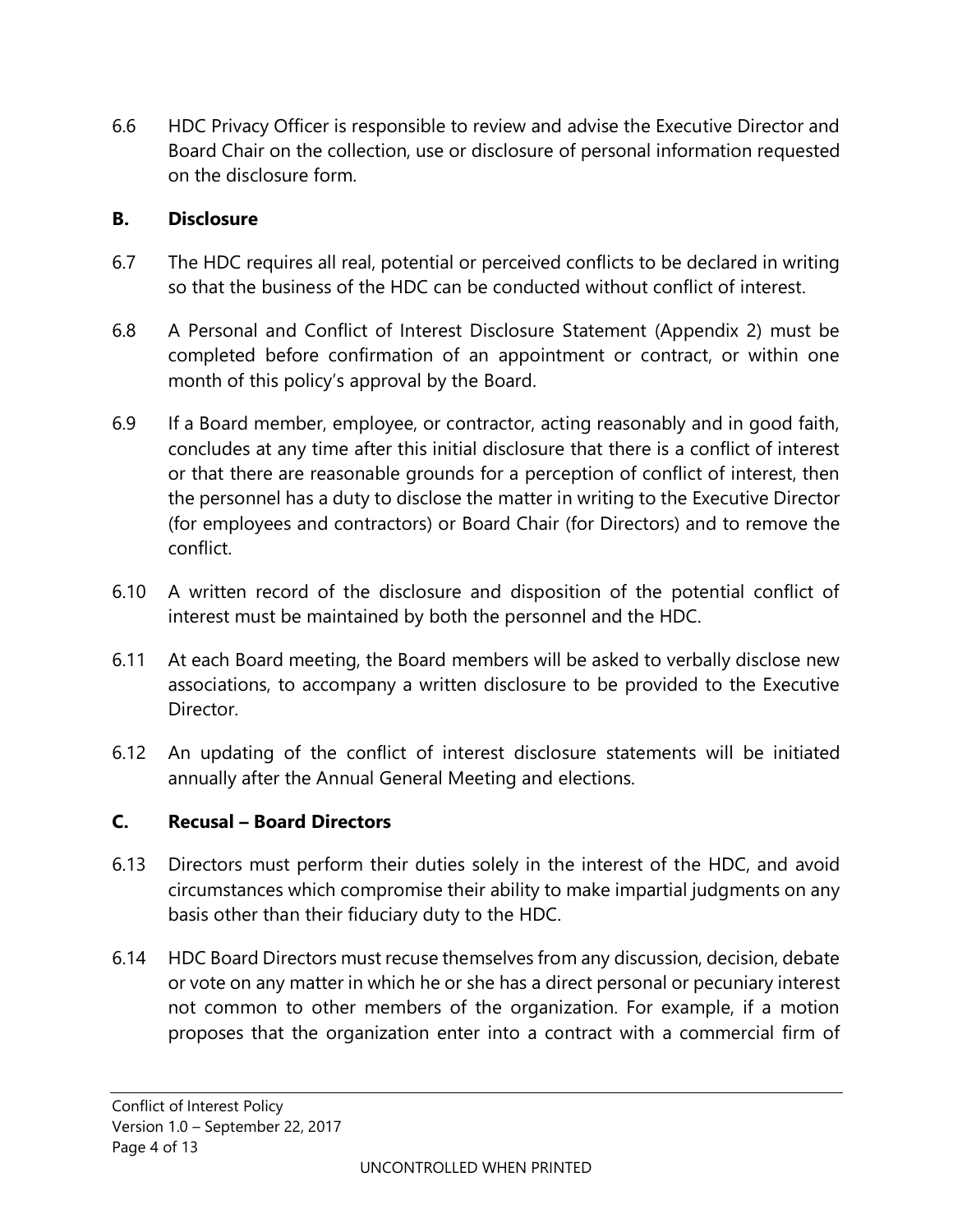which a member of the organization is an officer and from which contract he would derive personal pecuniary profit, the Director should abstain from voting on the motion. (Robert's Rules, 11th ed., p. 407.)

- 6.15 In some instances, if the interested Director were to stay in the meeting, their presence could inhibit the Board's discussion and influence the vote. In this situation, a conflicted Director must remove him/herself from the process of conferring and voting on matters in which he has a personal interest. In such instances, the interested Director may be asked by the Chair to leave the meeting room/teleconference so the remaining Directors can freely discuss and vote on the issue. Once the vote is taken, the recused Director may return to the meeting.
- 6.16 If the interested Director refuses to leave when asked by the Chair, the Board may entertain a vote of censure, and note for the minutes the Director's refusal to recuse him/herself. If the interested Board Director is a Board Officer, the Board may consider a motion to remove them from their role as an Officer.
- 6.17 Potential conflict of interest should be a consideration for potential Board members. Discharging the duties of a Board member requires a member to vote on motions that come before the Board. Consideration of the degree of recusal that will be required due to conflict of interest should be part of the process for advertising and orientation for new Board members.

# **D. Working Group and other Committees**

- 6.18 The HDC governance structure provides for working groups as the means to engage, involve and consult with stakeholders (i.e. vendors, Doctors of BC representatives, research organizations, representatives of government). It is understood that individuals invited to participate in working groups and other ad hoc committees rightly represent the interests of other organizations. Their input is valuable because it represents other groups' interests and other points of view.
- 6.19 Therefore, working group members are not required to disclose conflict of interest, because they are not expected to make impartial judgments in the best interest of the HDC, and do not owe fiduciary duty to HDC.
- 6.20 Board members, employees and contractors who serve on working groups continue owe fiduciary duty to the HDC and should not participate in a working group where a conflict of interest exists.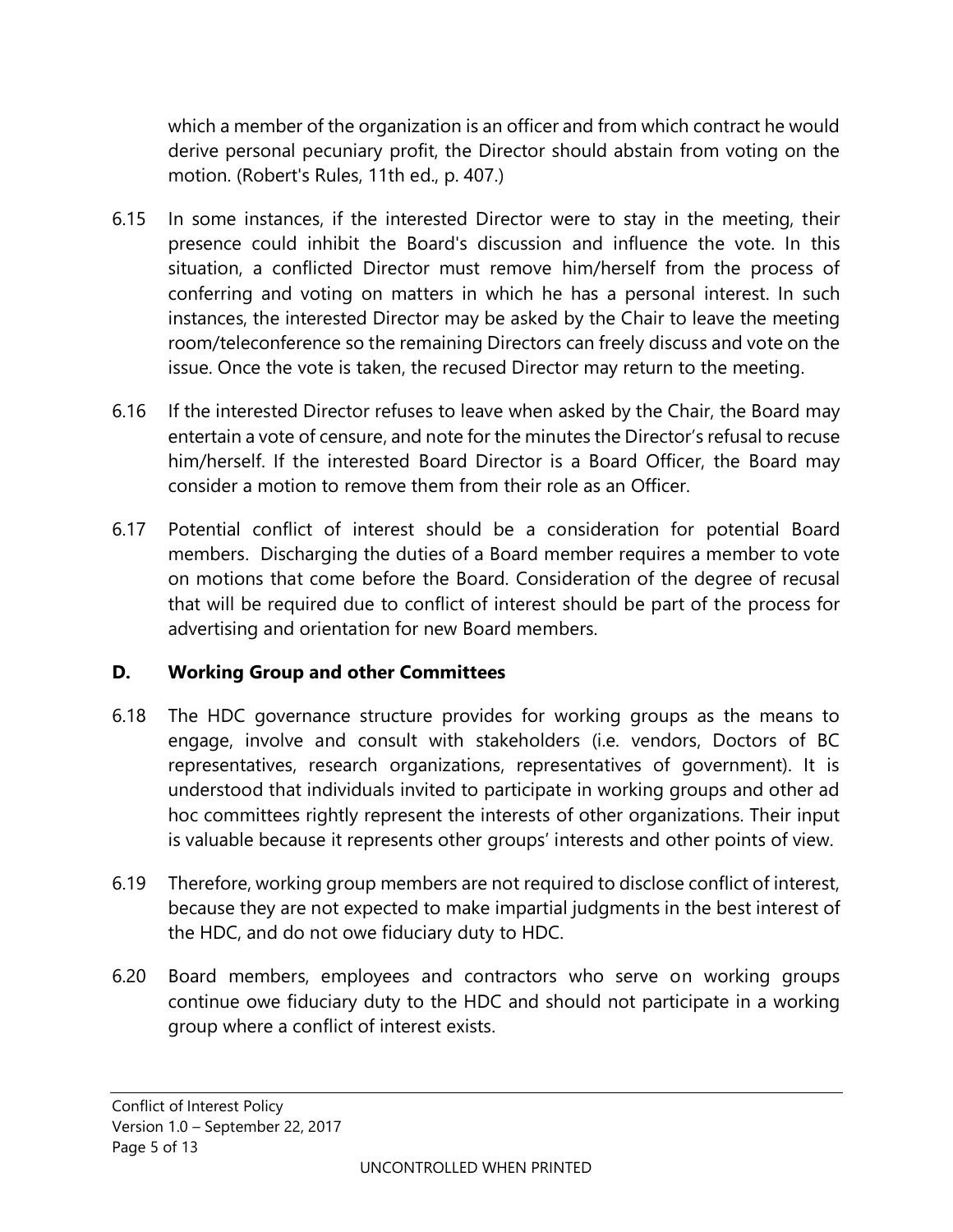# **E. Employees**

- 6.21 HDC prohibits employees from being in conflicts of interest, and requires all potential or perceived conflicts be eliminated from their areas of responsibility or influence.
- 6.22 Examples are:
	- a) Hiring, supervising or otherwise having influence over job duties, compensation or promotion of a related person, close friend or someone with whom they have a personal relationship;
	- b) Participating in the development of, or adjudication of responses to, a Request for Proposals or Request for Qualifications to which a related person, close friend or someone with whom they have a personal relationship is responding; and
	- c) Representing the HDC in providing estimates or proposals of work for which they would receive direct or indirect benefit.
- 6.23 A conflict of interest cannot be removed merely by acknowledging the conflict, or by a statement of intention not to be influenced by conflicting interests.
- 6.24 Removing a conflict of interest may require changing aspects of employee responsibilities or terminating external commitments that create conflict of interest; if those changes are not possible or in the best interests of HDC, it may require ending the relationship with the HDC.
- 6.25 A conflict of interest clause will be included in all Employment Agreements stipulating that any conflict of interest on the part of the employee shall be immediately disclosed to the HDC. It will further stipulate that the HDC may, at its option, terminate the agreement if it finds that a conflict of interest exists and poses a conflict to and with the performance of the employee's obligations.

#### **F. Contractors**

- 6.26 The HDC will not permit actual, perceived or potential conflict of interest for contractors.
- 6.27 A conflict of interest clause will be included in all contractor agreements stipulating that any conflict of interest on the part of the Contractor shall be immediately disclosed to the HDC. It will further stipulate that the HDC may, at its option,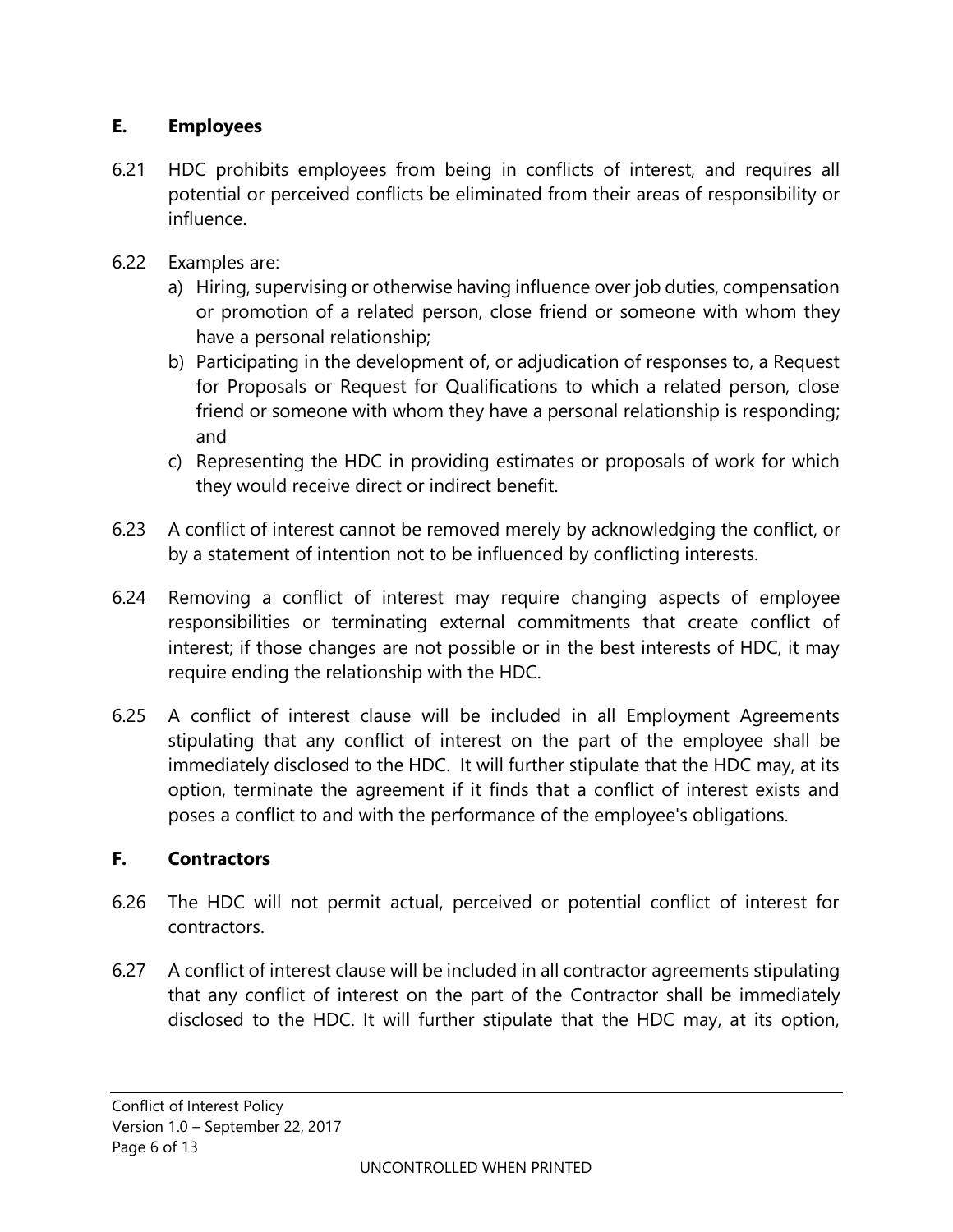terminate the agreement if it finds that a conflict of interest exists and poses a material conflict to and with the performance of the contractor's obligations (Appendix 1).

## **7.0 ASSOCIATED PROCEDURES**

7.1 None.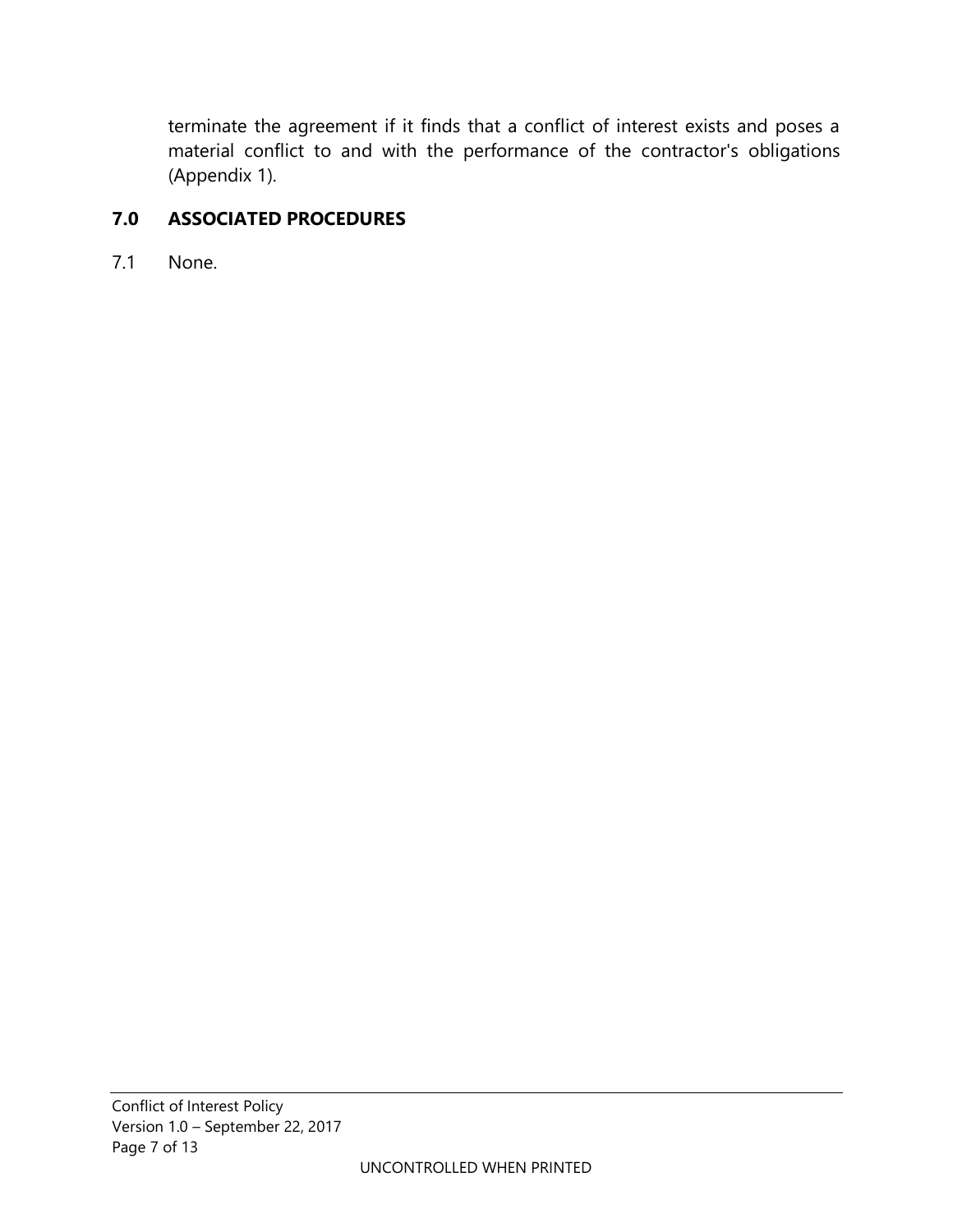# **APPENDIX 1: CONTRACTOR AND EMPLOYMENT AGREEMENTS**

The HDC's Contractor and Employment Agreements will include the following language to support this policy:

#### **Conflict of Interest**

Contractor/Employee represents and warrants the following:

**No Current or Prior Conflict of Interest:** The Contractor/Employee will complete the Disclosure Statement provided to affirm that it has no business, professional, personal, or other interest, including, but not limited to, the representation of other clients, that would conflict in any manner or degree with the performance of its obligations under this Agreement.

**Notice of Potential Conflict:** If any such actual or potential conflict of interest arises under this Agreement, Contractor/Employee shall immediately inform the Executive Director of the HDC in writing of such conflict.

**Termination for Material Conflict:** If, in the reasonable judgment of the HDC, such conflict poses a material conflict to and with the performance of Contractor/Employee's obligations under this Agreement, then the HDC may terminate the Agreement immediately upon written notice to Contractor/Employee; such termination of the Agreement shall be effective upon the receipt of such notice by Contractor/Employee.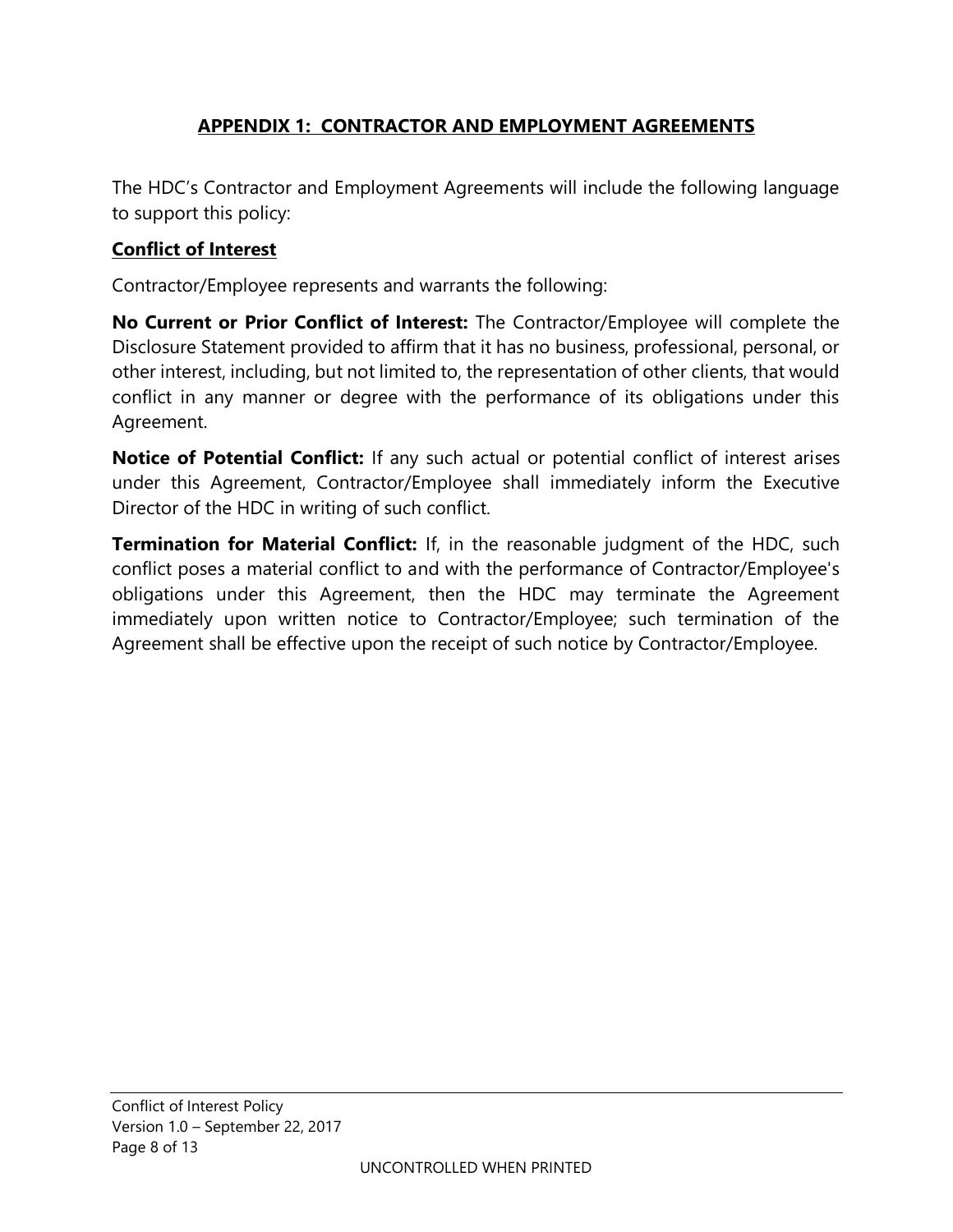# **APPENDIX 2: PERSONAL AND CONFLICT OF INTEREST DISCLOSURE STATEMENT**

This form will be completed by HDC Personnel before confirmation of appointment as a Board member, contractor or employee; and must be completed by all existing personnel within one month of the date this policy goes into effect. An interview to clarify the information provided may be required.

The personal information requested on this form is being collected and used by the HDC to enact its Conflict of Interest Policy. This information will not be disclosed except as required for the exercise of due diligence related to compliance with the HDC Conflict of Interest Policy.

Questions about the collection, use or disclosure of personal information requested on this form should be directed to the HDC Privacy Officer.

**Name:** 

#### **Current/Anticipated Position in the Health Data Coalition:**

(i.e. Board Director, Employee, Contractor)

# **PART 1: CONFLICT OF INTEREST**

A conflict of interest arises is defined as a situation where a reasonable person could think that the personnel's duty to act in the organization's best interests may be affected or influenced by other competing interests.

A conflict of interest could arise in relation to personal matters including:

- Directorships or other employment;
- Interests in business enterprises or professional practices;
- Share ownership;
- Beneficial interests in trusts;
- Existing professional or personal associations;
- Professional associations or relationships with other organizations; and
- Personal associations with other groups or organizations, or family relationships.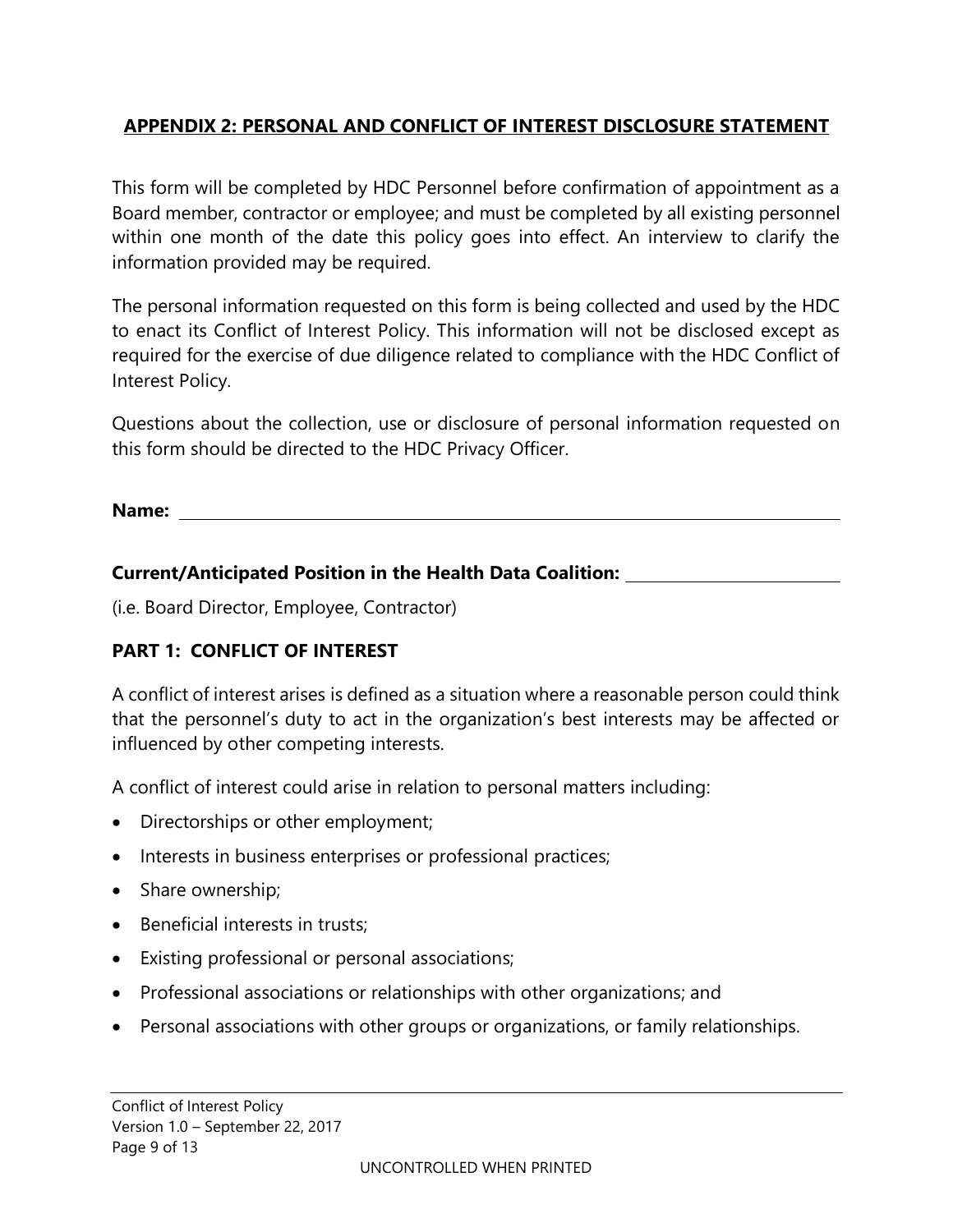Personnel in the HDC must disclose any obligation, commitment, relationship or interest that could conflict or may be perceived to conflict with his or her duties to or interests of the HDC.

- 1. A direct or indirect conflict with my duty as an appointee to the Health Data Coalition may arise because:
	- a) I hold the following offices (appointed or elected):
	- b) I, or any trustee or any nominee on my behalf, own or possess, directly or indirectly, the following interests:
- 2. The nature and extent of the conflicting office duty or interest is:
- 3. A real or perceived conflict of interest with my duty to the HDC could arise because I receive financial remuneration (either for services performed by me, as an owner or part owner, trustee, or employee or otherwise) from the following sources:
- 4. Other than disclosed above, do you have any relationships or interests that could compromise, or be perceived to compromise, your ability to exercise judgment or decision-making independently and objectively with a view to the best interests of the HDC?

Yes \_\_\_\_\_\_\_\_ No

Conflict of Interest Policy Version 1.0 – September 22, 2017 Page 10 of 13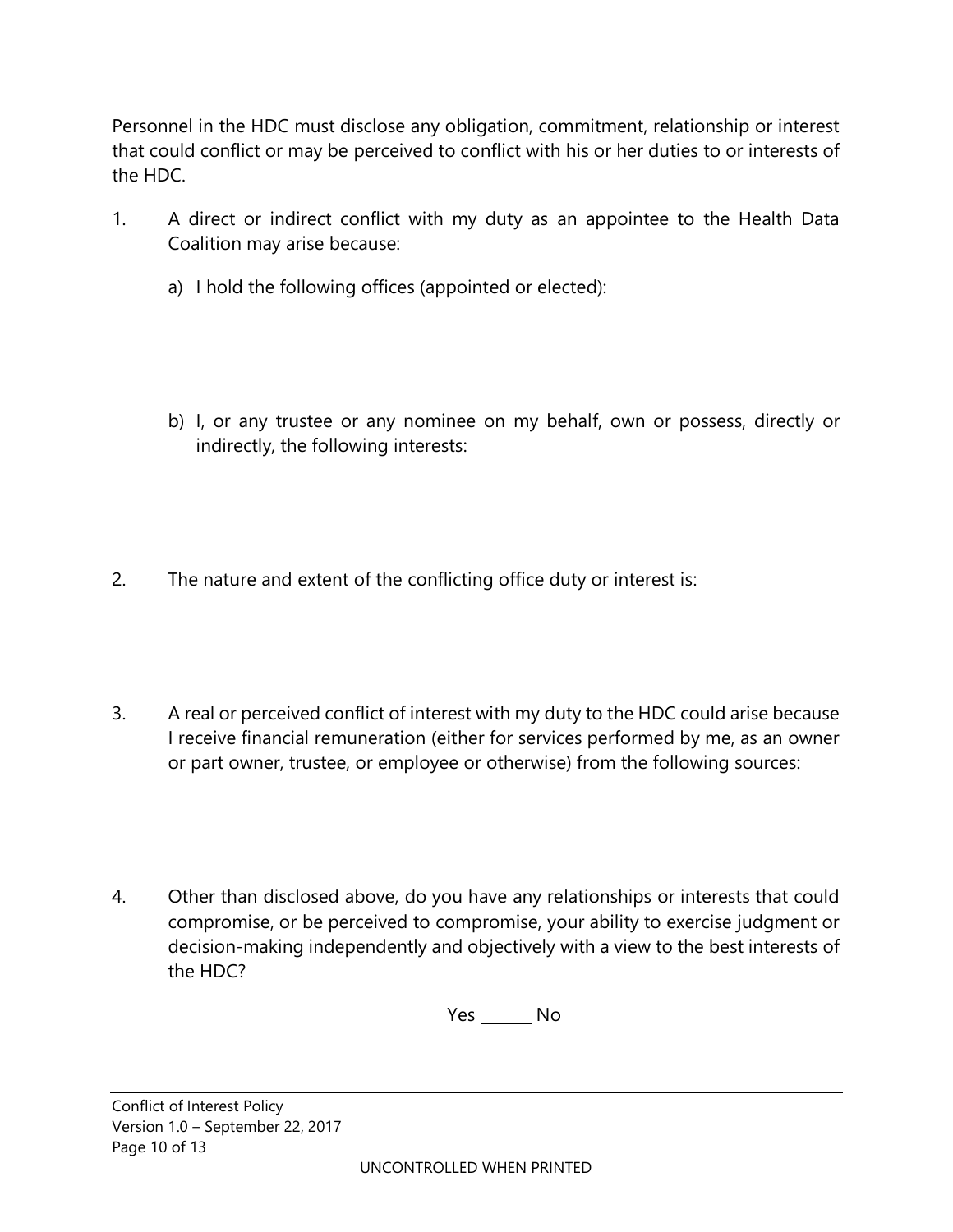Describe:

# **PART 2: INTEGRITY AND ACCOUNTABILITY**

- *Note: An affirmative answer to any of the following questions does not disqualify a potential applicant or contractor from being appointed. Each individual's background will be considered in relation to the specific requirements of the appointment.*
- 1. In connection with your employment or business affairs, have you, or any company in which you have a direct or indirect controlling interest, in BC or elsewhere:
	- a) Been charged with (where charges are still outstanding and unresolved) or convicted of an offence under the Criminal Code (Canada) in respect of which a pardon has not been granted or issued under the Criminal Records Act (Canada)?

Yes No

b) Been charged with (where charges are still outstanding and unresolved) or convicted of an offence under any other Federal statute, including but not limited to the Income Tax Act, in respect of which a pardon has not been granted or issued under the Criminal Records Act (Canada)?

Yes No

2. Have you been charged with (where charges are still outstanding and unresolved) or been disciplined for an offence by a professional association or body?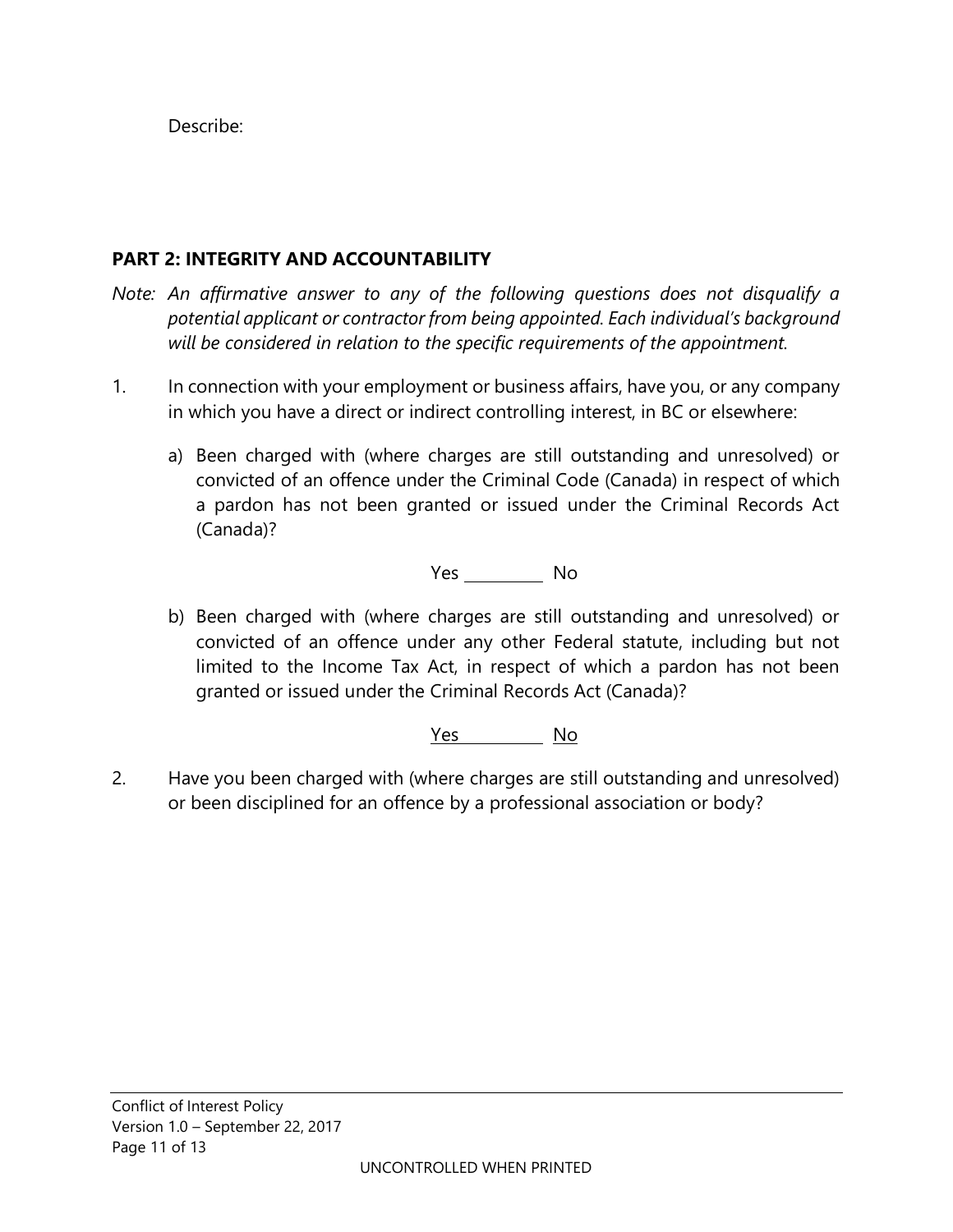#### **PART 1**

I have read the above information and understand the request for disclosure. The details are accurate to the best of my knowledge.

If, at any time following the signing of this Personal and Conflict of Interest Disclosure Statement, there occurs any material change to the information given herein regarding conflict of interest, either by way of addition or deletion, I shall forthwith file a supplementary disclosure statement with the Health Data Coalition Executive Director describing such change.